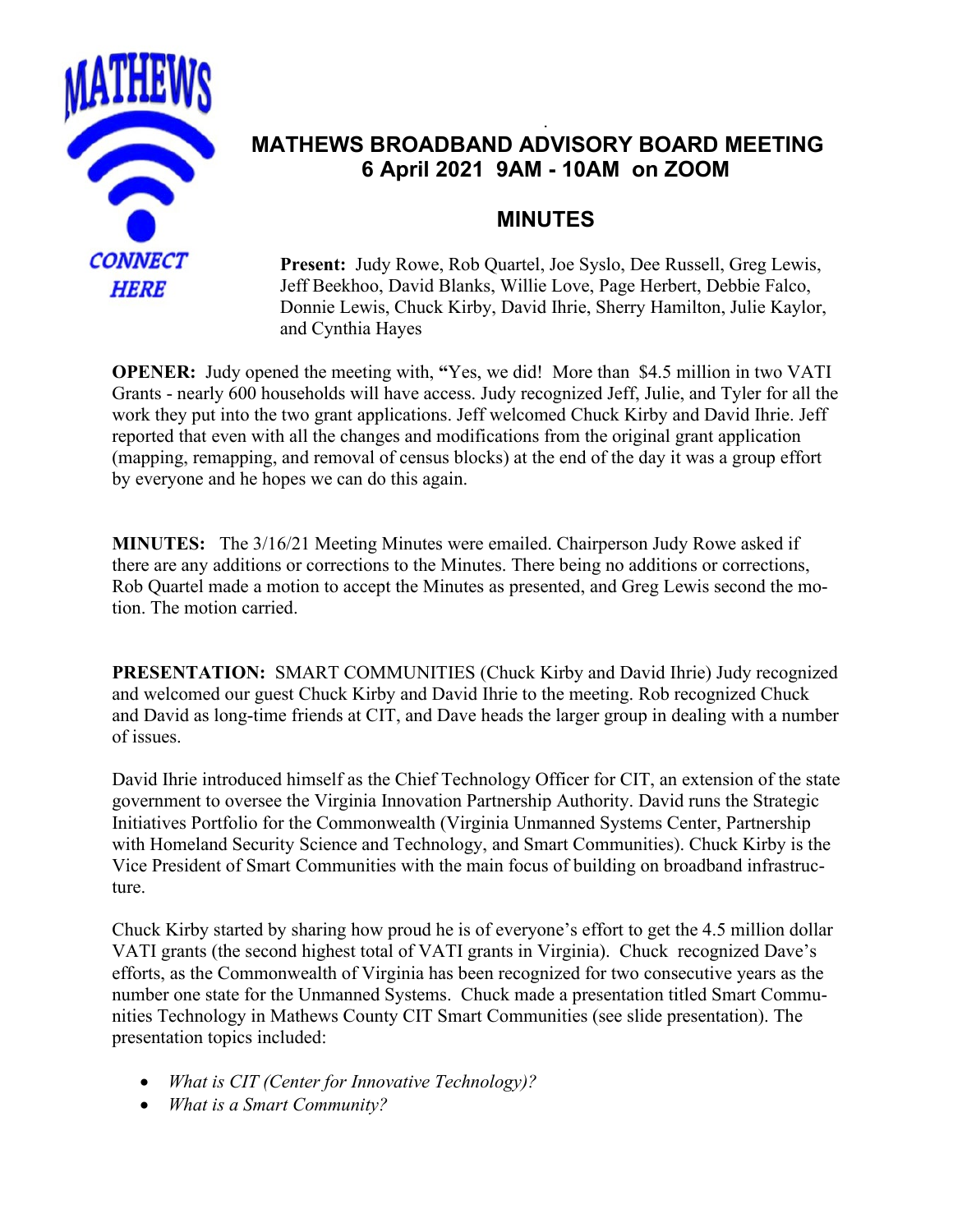- *Benefits of being a Smart Community*
- *Planning Considerations*
- *Next Steps*
- *Conclusion*

To set Smart Communities into the local context, Rob Quartel shared that with adequate broadband, there are some new mobile phone apps that will allow waterman to directly connect with restaurants and individual customers, and the traditional middleman. He pointed out several opportunities for applying Smart Communities locally.

Debbie Falco shared her concern about her need for a good cell data because, as she will be getting a pacemaker next week and will need to transmit her readings for her pacemaker. Like herself, there are others who have broadband connectivity issues and medical issues. Debbie believes a Smart Community is good as long as the community can benefit from it. David responded that broadband is the "enabler" and what Debbie described is what the county would build upon the infrastructure which would allow for those kinds of services for residents.

Rob asked Chuck and David to comment on the money in the Infrastructure Bill, and David responded that there is a lot of money at the state and federal level (Infrastructure Bill) target to universal broadband, and there are newer wireless technologies that providers like Verizon have not yet adopted. David offered their help in working with Mathews Broadband to help understand how the different pieces of technology that would help in this community. Chuck suggested Mathews County apply for the USDA telehealth grant. Rob pointed out the problem with Mathews is that we are not technically considered a rural community but rather a subset of the Hampton Roads, and Chuck stated he has a contact who the BBA could talk to about this issue. David said he would be happy to support those conversations. Jeff agreed that Rob was on-point with this observation. Chuck cautioned that it will be an uphill battle (but not impossible) getting those classifications changed. Judy thanked Chuck and David for sharing the information about Smart Communities. Judy suggested Debbie checkout one the MiFi's from the Library and try it at her house. Greg agrees it is worth a try.

#### **OLD BUSINESS:**

## **Updates:**

- Smart Poles & Towers: Jeff Beekhoo reported Bethel Smart Pole is being constructed to day, and he has been tracking usage of the Smart Poles. Jeff is still waiting on Verizon in the process for getting the two towers. Donnie Lewis requested help with getting the information from Verizon (What do they want?) so that he can on to pass on the information ot to the Fire Department.
- Stakeholder Focus Groups: Judy reported the Business Group has met once and plan to meet again, the Public School Group will meet next week, and Nancy has contacted the schools for information. We have extensive notes and videos of the meetings.